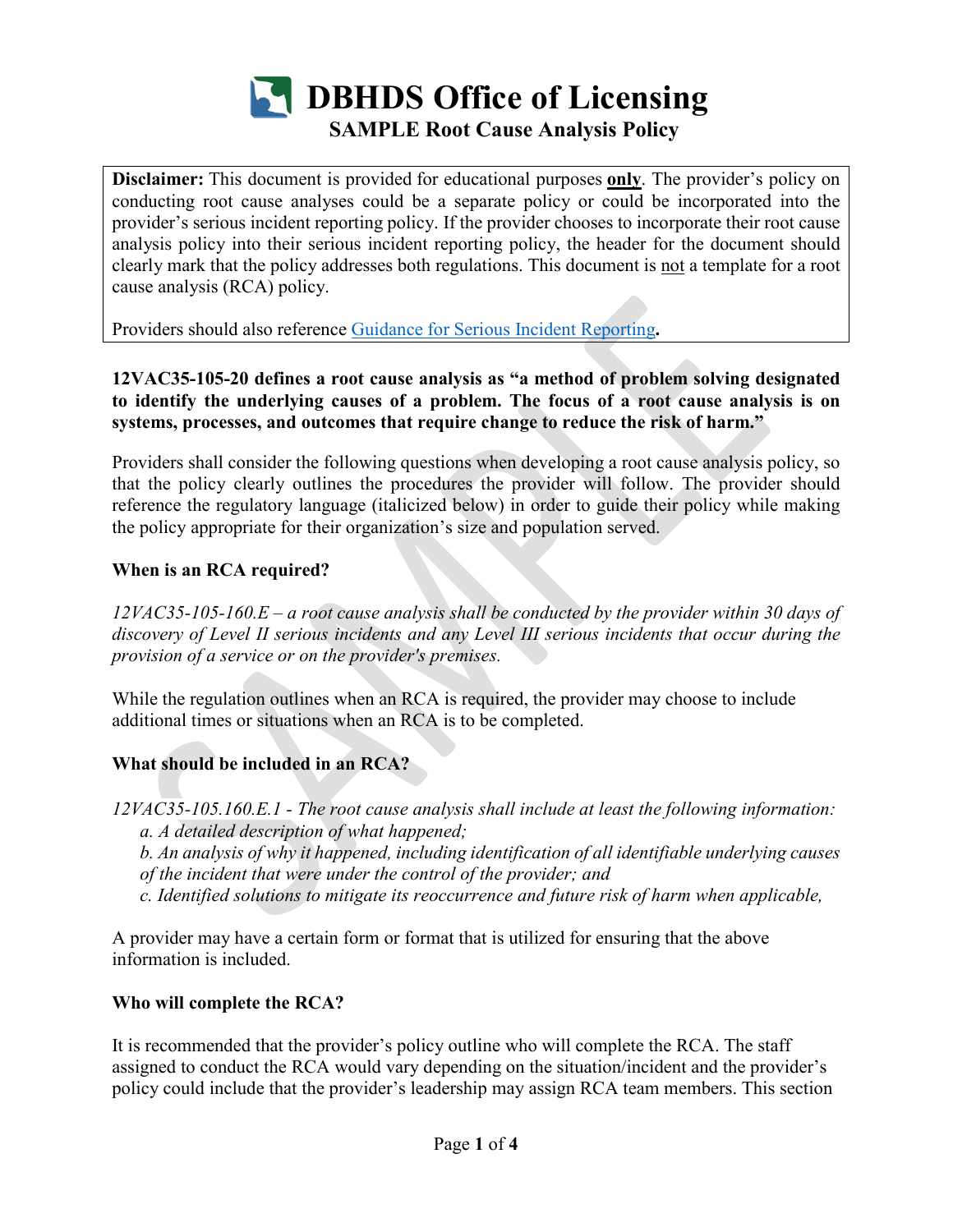could also include the process involved such as submitting the completed RCA to a supervisor and/or committee/team for review.

#### **What are the provider's requirements for the timeframe for conducting the RCA?**

The regulations require that the RCA be conducted within 30 days of discovery of Level II serious incidents and any Level III serious incidents that occur during the provision of a service or on the provider's premises.

#### **How will recommendations and/or actions be implemented and monitored for effectiveness?**

The provider could outline how the recommendations will be made to a supervisor or a committee/team. Based on the provider's policy, recommendations implemented should be monitored for effectiveness. For example, if a new process is recommended, the policy could outline who will ensure that the process is outlined, implemented and monitored for the desired outcome.

#### **When will a more detailed RCA will be conducted?**

When identifying thresholds, consider what is best for the organization because the purpose of the RCA process is to help the provider mitigate reoccurrence of serious incidents and make systemic improvements.

*12VAC35-105-160.E.2 - The provider shall develop and implement a root cause analysis policy for determining when a more detailed root cause analysis, including convening a team, collecting and analyzing data, mapping processes, and charting causal factors, should be conducted. At a minimum, the policy shall require for the provider to conduct a more detailed root cause analysis when:* 

*a. A threshold number, as specified in the provider's policy based on the provider's size, number of locations, service type, number of individuals served, and the unique needs of the individuals served by the provider, of similar Level II serious incidents occur to the same individual or at the same location within a six-month period;*

#### **Example**

A partial hospitalization program at one (1) location serves 25 individuals. The provider's RCA policy states that when three (3) or more of the same Level II serious incidents occur to the same individual or at the same location within a six (6) month period, the provider conducts a more detailed RCA. The provider reports a Level II serious incident involving a serious injury onsite in May and two Level II serious injuries involving different individuals onsite in August. Based on the provider's RCA policy, a more detailed RCA is conducted because the threshold was met when three of the same Level II serious incidents occurred at the same location within six months.

#### **Example**

A supportive in-home provider for thirty (30) individuals with developmental disabilities has an RCA policy that states a more detailed RCA will be conducted when two (2) or more similar incidents occur to the same individual within a six (6) month period.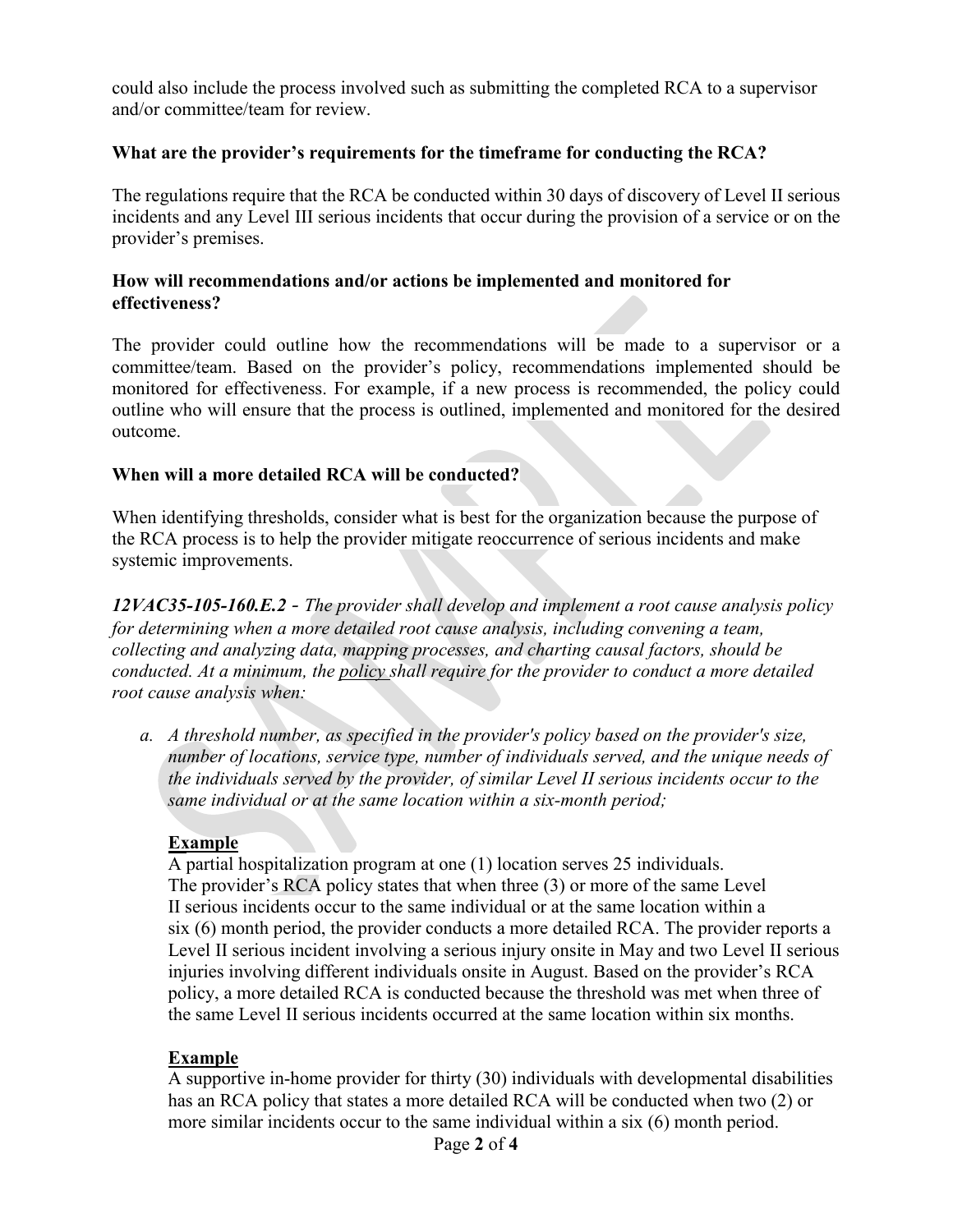The provider reports a Level II serious incident involving a fall with fracture during the provision of services in December, and the same individual sustains a fall with fracture during the provision of services in March. The provider conducts a more detailed RCA because their policy is that two similar incidents occur to the same individual within a six-month period.

*b. Two or more of the same Level III serious incidents occur to the same individual or at the same location within a six-month period;*

### **Example**

An Intensive in-home provider serving fifty (50) individuals has an RCA policy that when two or more of the same Level III serious incidents occur to the same individual within a six-month period, the provider will conduct a more detailed RCA. The provider reports a Level III serious incident of a suicide attempt by an individual that results in hospital admission in March. In June, the provider reports a Level III serious incident of a suicide attempt that results in hospital admission by the same individual. The provider conducts a more detailed RCA in accordance with the provider's policy.

*c. A threshold number, as specified in the provider's policy based on the provider's size, number of locations, service type, number of individuals served, and the unique needs of the individuals served by the provider, of similar Level II or Level III serious incidents, occur across all of the provider's locations within a six-month period; or*

### **Example**

A supervised living residential service provider with three (3) locations serving 6- 8 individuals per location has a policy that when three (3) similar Level II or Level III serious incidents occur across all of the provider's locations within a six- month period, the provider will conduct a more detailed RCA. In July the provider reports a missing individual at Location A; in August, the provider reports a missing individual at Location B; in September, the provider reports a missing individual at Location A. The provider conducts a more detailed RCA in accordance with the provider's policy.

## **Example**

A day support program has two locations serving 25-30 individuals with developmental disabilities at each location. The provider has a policy that when two (2) similar Level II or Level III serious incidents occur across all of the provider's locations within a sixmonth period, the provider will conduct a more detailed RCA. In December, one Level II serious incident of choking requiring physical aid by another person occurs at Location A; in May, a Level II serious incident involving choking which required physical aid by another person occurs at Location B. The provider conducts a more detailed RCA in accordance with the provider's policy.

*d. A death occurs as a result of an acute medical event that was not expected in advance or based on a person's known medical condition.*

## **Example**

A developmental services group home reports a death of an individual. The individual with no known medical conditions died of a massive heart attack. The